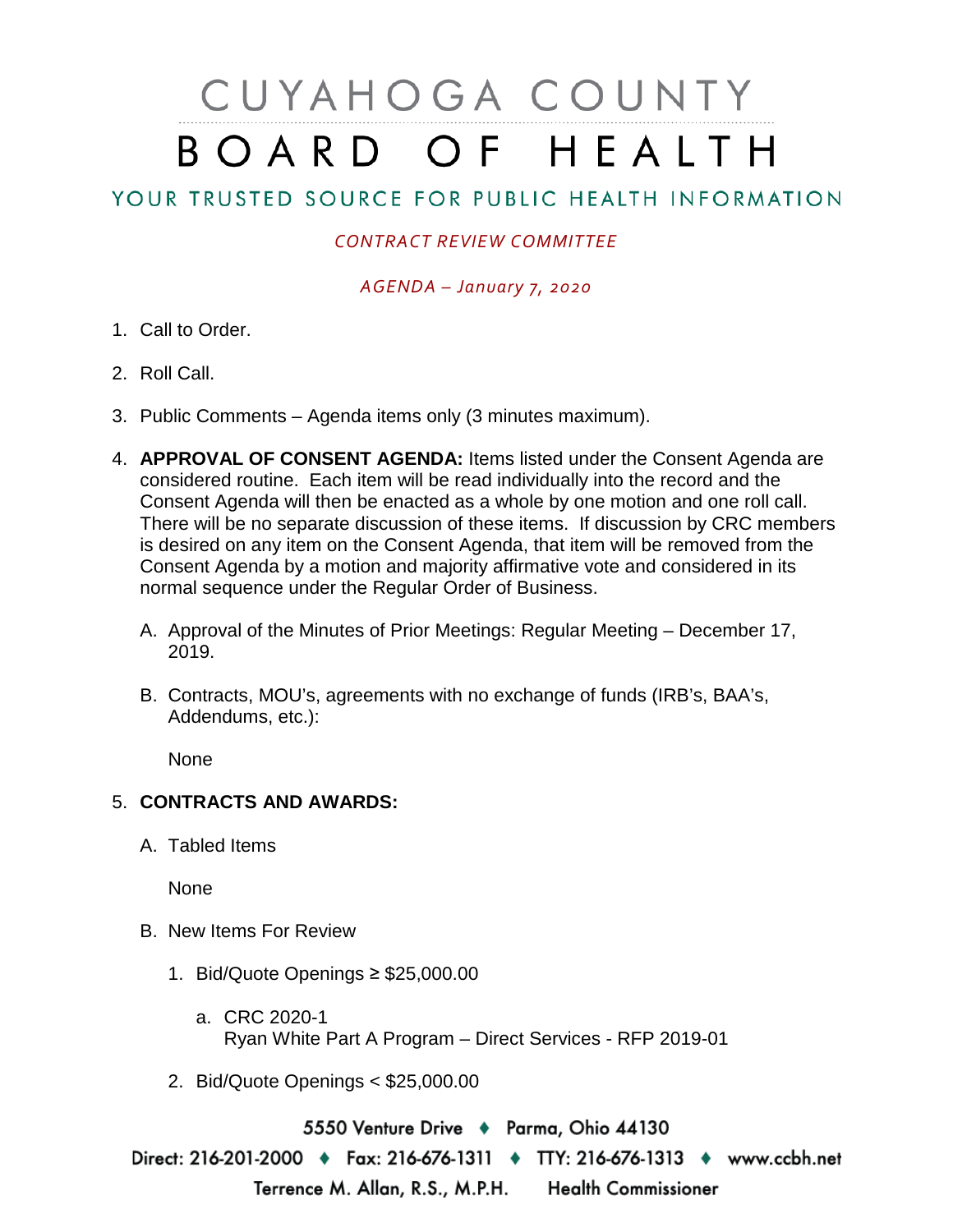*Lead Program* 

- a. CRC 2020-2 366 East 270<sup>th</sup> St. Euclid, Ohio 44132
- b. CRC 2020-3 1253 Melbourne Rd. East Cleveland, Ohio 44112
- 3. Expenditures: Contracts < \$25,000.00
	- a. CRC 2020-4 Environmental Public Health Services submitting an amendment to the contract with KMU Trucking (CRC 2019-157) under the Water Pollution Control Loan Fund grant to increase the amount to be paid to KMU Trucking from \$7,500.00 to \$9,000.00.

Purpose: To complete additional work found during project completion.

Funding Source: 100% reimbursable through the WPCLF grant.

b. CRC 2020-5 Environmental Public Health Services submitting an addendum to the contract with MCM HomeServices Inc. (CRC 2019-120) under the Lead Hazard Control grant to increase the amount to be paid to MCM HomeServices Inc. from \$21,025.00 to \$21,345.00.

Purpose: To complete additional work found during project completion.

Funding Source: 100% reimbursable through the Lead Hazard Control Program.

c. CRC 2020-6 Prevention and Wellness Services submitting a contract with Heidi Gullet, MD under the Reproductive Health and Wellness (RHW) grant from January 1, 2020 through December 31, 2020. Amount to be paid to Heidi Gullet, MD is not to exceed \$1,200.00.

Purpose: To serve as Medical Director in the CCBH Family Planning Clinic.

Funding Source: 100% reimbursable through the FY2019 RHW grant.

d. CRC 2020-7 Prevention and Wellness Services submitting an addendum to the contract with A.J. Boggs (CRC 2019-11 & CRC 2019-194) under the 2019/2020 HRSA Ryan White Part A Program grant to increase the amount paid to A.J. Boggs from \$19,410.98 to \$22,635.98. 5550 Venture Drive + Parma, Ohio 44130

Direct: 216-201-2000 • Fax: 216-676-1311 • TTY: 216-676-1313 • www.ccbh.net

**Health Commissioner** Terrence M. Allan, R.S., M.P.H.